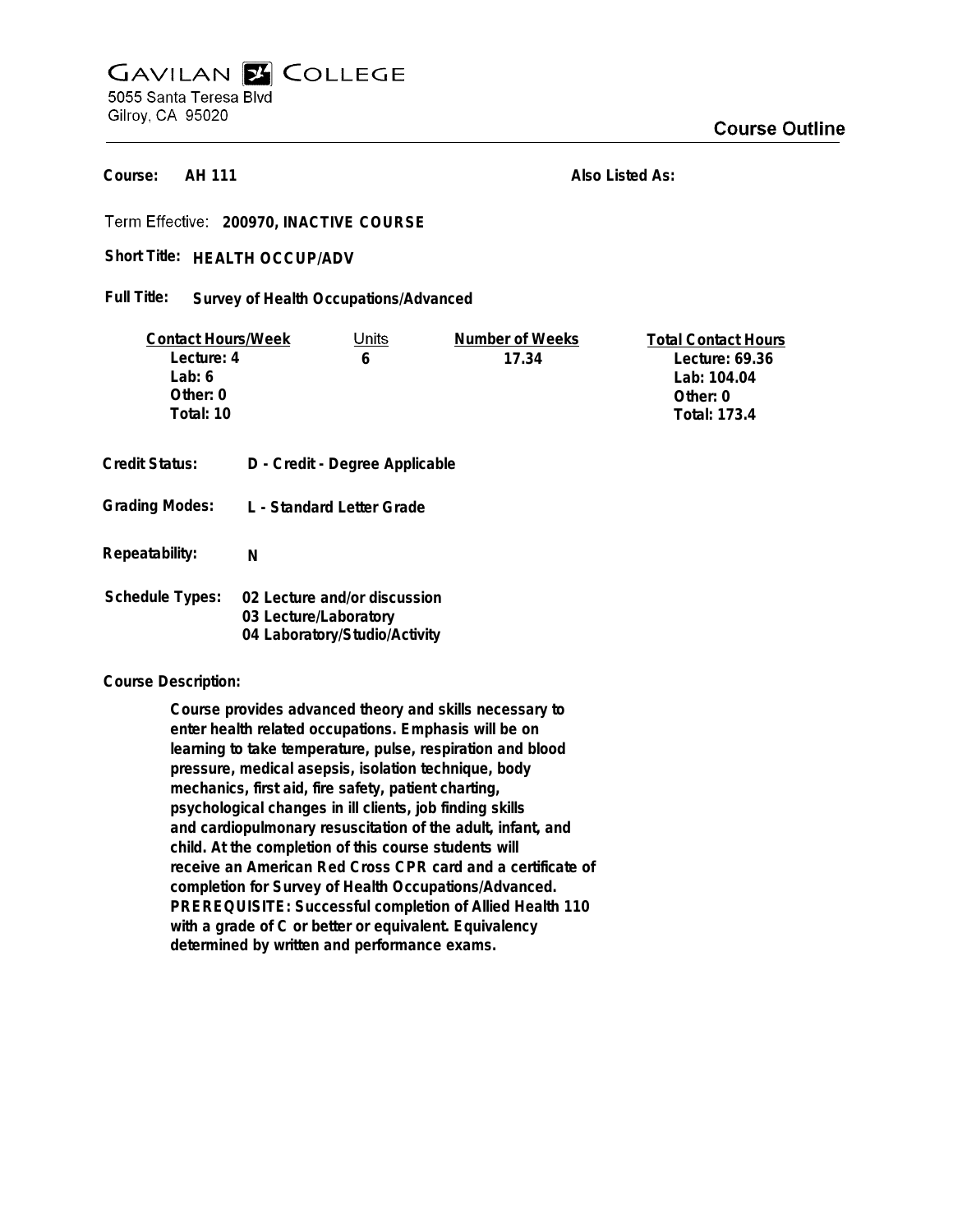**ARTICULATION and CERTIFICATE INFORMATION Associate Degree: CSU GE: IGETC: CSU TRANSFER: Transferable CSU, effective 199030 UC TRANSFER: Not Transferable**

**PREREQUISITES: Completion of AH 110, as UG, with a grade of C or better.**

**COREQUISITES:**

**STUDENT LEARNING OUTCOMES:**

**Upon completion of this course, students will: acquire basic skills and knowledge for entry level health care occupations.**

**COURSE OBJECTIVES:**

**WEEK 1 1. Define vital signs**

**2. List 14 factors that influence body temperature.**

**3. Match the normal temperature to the site where it is taken.**

**4. Demonstrate how to take an oral, rectal, and axillary temperature.**

**5. Convert temperatures from Centigrade to Fahrenheit and Fehrenheit to Centigrade.**

**6. Name the temperature site that is most accurate and least accurate.**

**7. Name the most common site to take a temperature.**

**8. Define pulse.**

**9. Identify sites where pulse may be taken.**

**10. Identify a normal adult puse rate and common method of taking a pulse.**

**11. List six factors which influence pulse rate.**

**12. Demonstrate taking and recording a radial pulse accurately.**

**13. Recognize the two parts of respiration.**

**14. Relate four types of abnormal respiration to their**

**correct names.**

**15. Select 8 factors that affect respiration.**

**16. Demonstrate how to take and record respirations accurately.**

**17. Explain the importance of not being obvious when counting respirations.**

**WEEK 2 1. Define blood pressure.**

**2. Match descriptions of systolic & diastolic blood pressures.**

**3. List four factors that increase blood pressure.**

**4. List four factors that reduce blood pressure.**

**5. Demonstrate how to take a blood pressure accurately.**

**6. State the normal range for blood pressure.**

**WEEK 3 1. Match terms related to microorganisms with their definitions.**

**2. List two ways microorganisms are spread and examples of each.**

**3. List three ways microorganisms cause illness.**

**4. List five ways to prevent the spread of microorganisms.**

**5. Define medical asepsis.**

**6. Match terms related to medical asepsis with their meanings.**

**7. List five aseptic techniques.**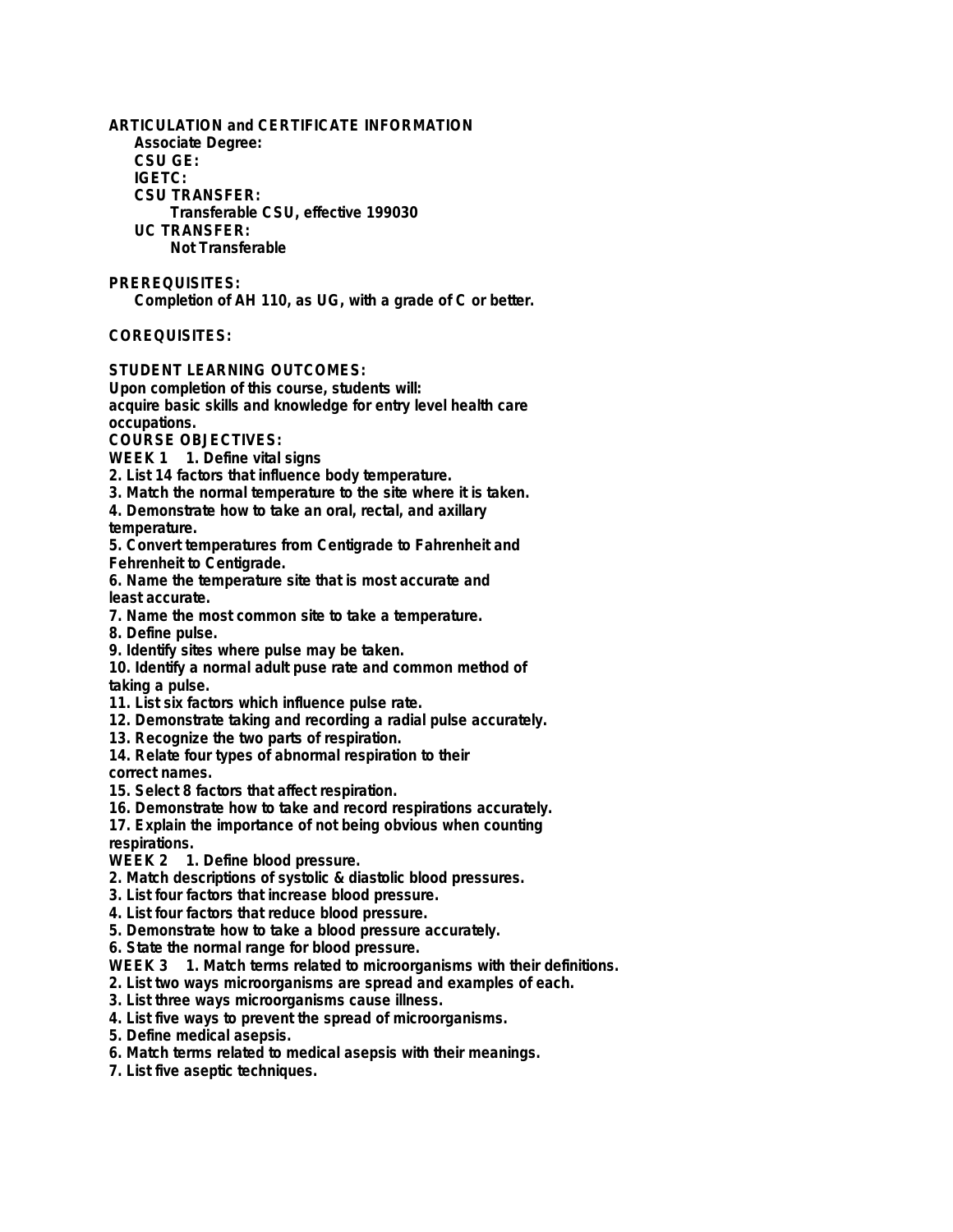**8. Differentiate between bacterial and bacteriostatic.**

**9. Demonstrate appropriate handwashing technique.**

**WEEK 4 1. List five types of isolation precautions.**

**2. Differentiate between regular isolation and protective isolation.**

**3. Demonstrate the correct procedure for entering and leaving an isolation unit.**

**WEEK 5 1. Identify 13 general safety rules.**

**2. Explain how ambulation devices, transportation devices,**

**postural supports, and side rails are used.**

**3. Match descriptions and principles associated with ambulation devices, transportation devices, postural**

**supports and side rails.**

**4. List the three elements required to start a fire.**

**5. Explain four ways to prevent a fire.**

**6. List the steps to follow in case of fire.**

**WEEK 6 1. Define body mechanics.**

**2. List six rules of correct body mechanics.**

**3. List six principles of body mechanics.**

**4. Demonstrate correct lifting and moving of objects.**

**WEEK 7 1. Mouth-to-mouth breathing.**

**2. Obstructed airway.**

**3. Serious wounds.**

**4. Bandaging, splints, and slings.**

**WEEK 8 1. Identify steps of CPR**

**2. Describe Code/No Code**

**3. State provisions of the Good Samaritan Law.**

**WEEK 9 1. Define holistic health**

**2. List three parts of holistic health.**

**3. List four psychological needs that must be met to maintain stability.**

**4. Name four physical needs that must be met to maintain stability.**

**5. Match six defense mechanisms with the correct description.**

**WEEK 10 1. List three elements necessary for communication to take place.**

**2. Name four elements that influence our relationship with others.**

**3. List two examples of non-verbal communication.**

**4. Define communication.**

**5. List three barriers of communication.**

**6. List information that must be on all health care records.**

**7. List five general guidelines for charting.**

**8. State and explain the two types of observations done in**

**the health care setting.**

**WEEK 11 1. Identify threee stages of development between conception and birth.**

**2. List four common developments of growth in the first year**

**of life and the age they usually occur.**

**3. List three characteristics of adolescent development.**

**4. Interview an individual between the ages of 50 and 70.**

**5. Define health.**

**6. List eight birth defects.**

**7. List ten debilitating illnesses.**

**8. Identify seven common changes that occur following the**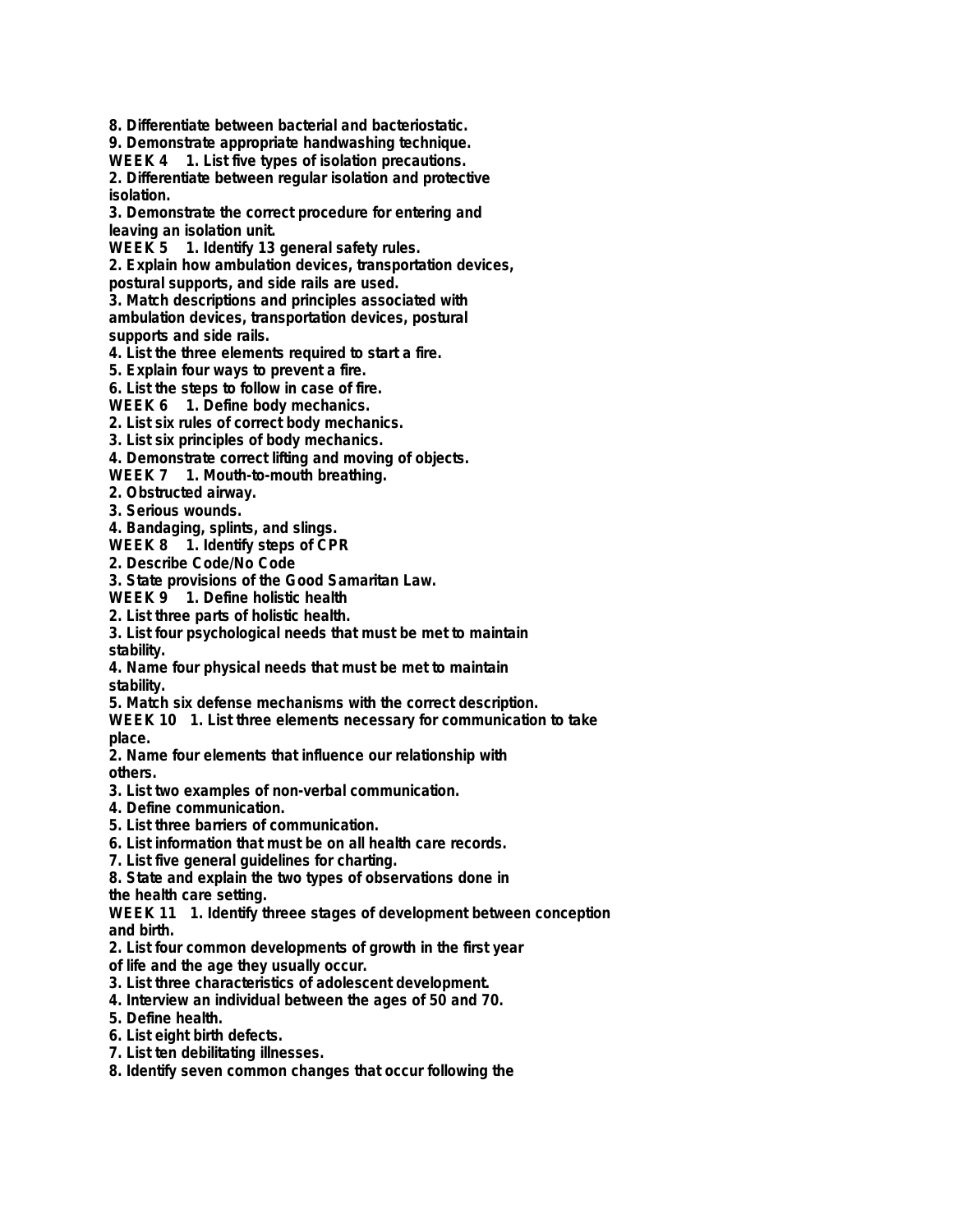**loss of body functions.**

**9. State the goal of rehabilitation.**

**WEEK 12 1. Match six body systems with the common physical changes that occur during the aging process.**

**2. Match the basic human needs that are met through work,**

**environment, socialization, and family relationship roles.**

**3. Identify true and false statements concerning changing roles in the aging.**

**WEEK 13 1. Identify true and false statements regarding the terminally ill.**

**2. Match each phychological stage of a long-term illness with its description.**

**3. Explain the philosophy of hospice care.**

**WEEK 14 1. List four places to seek employment opportunities.**

**2. List six items required on a resume.**

**3. List eight items generally requested on a job application form.**

**4. Name three occasions a cover letter is used.**

**5. List five "do's" and five "don'ts" of job interviewing.**

**6. Write a resume and a cover letter.**

**7. List six responsibilities that are important in a relation-**

**ship with other employees.**

**WEEK 15 1. Name the four main benefits of being a member of a student**

**health vocational organization.**

**2. Name five benefits ofbeing a member of a professional**

**organization.**

**3. Identify ways to find a professional organization. WEEK 16 FINAL EXAM**

**TOPICS AND SCOPE:**

**Inactive Date: 05/11/2009**

**Inactive Term: Fall 2009**

- **1 10 I. Temperature, Pulse and Respiration**
- **2 10 II. Blood Pressure**
- **III.** Nature of Microorganisms
- **IV. Asepsis**
- **4 10 V. Isolation Technique**
- **5 10 VI. General Safety**
- **VII. Patient Safety**
- **VIII. Fire Safety**
- **6 10 IX. Principles of Body Mechanics**
- **7 10 X. First Aid**
- **8 10 XI. Cardiopulmonary Resuscitation (CPR--Adult,**

**Child, Infant)**

- **9 10 XII. Holistic Health**
- **XIII. Understanding Human Needs**
- **10 10 XIV. Communication and Charting**
- **11 10 XV. Development and Behavior**
- **XVI. Disabilities and Role Changes**
- **12 10 XVII. Aging and Role Change**
- **13 10 XVIII. Psychological States in the Terminally Ill**
- **14 10 XIX. Job-seeking Skills**
- **Keeping a Job**
- **15 10 XXI. Student Organizations and Professional**

**Organizations**